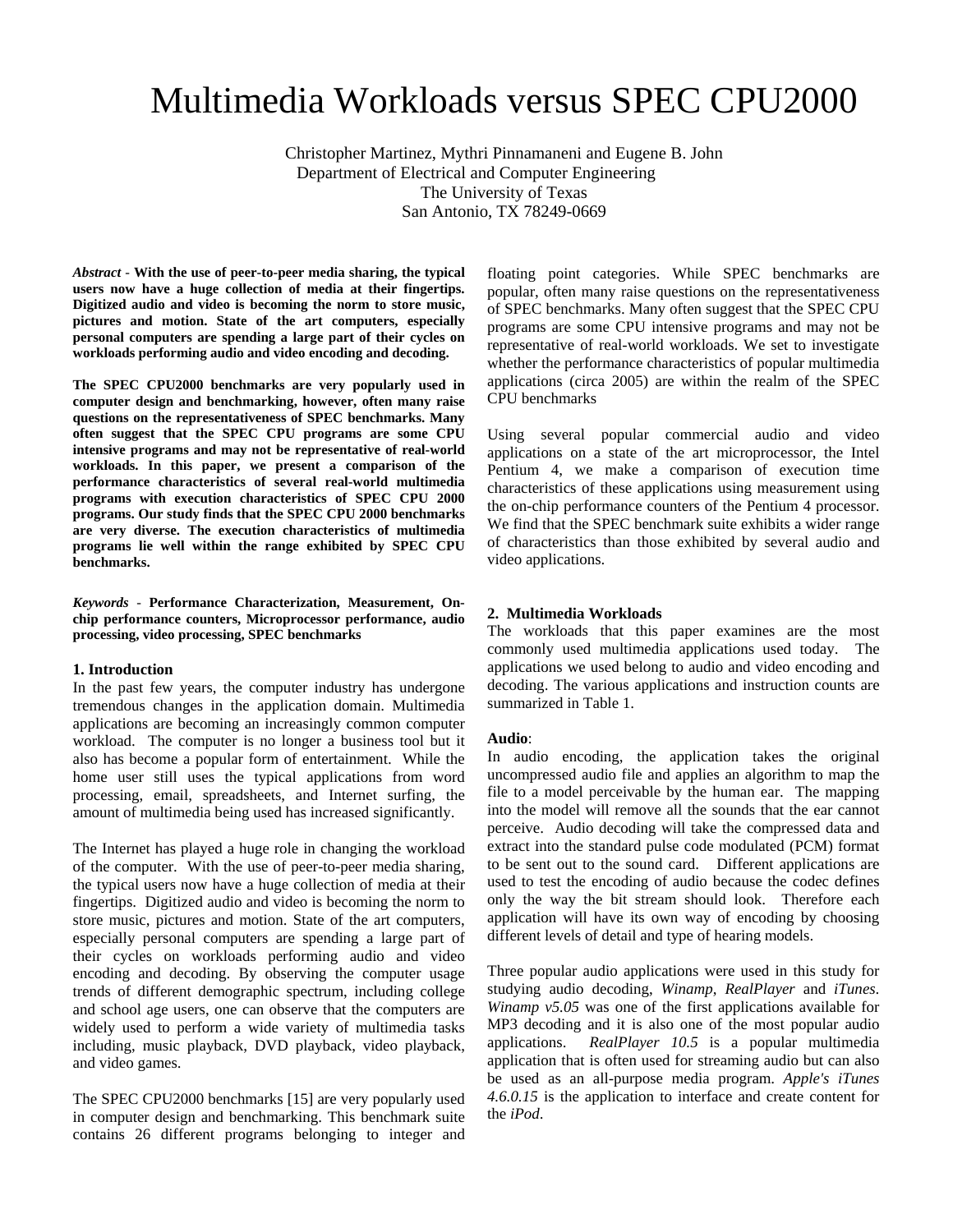Two popular audio codecs, *MP3* and *AAC* are used with each of the three aforementioned applications. (The word **codec** is often used as a short form to represent **co**ding and **dec**oding. MP3 and AAC contain different schemes to perform encoding and decoding and are referred to as codecs in the rest of this paper.) We chose to investigate *MP3* because it is the current standard for audio. Most users who use the computer to listen to music will have some *MP3* files. *AAC* is a very important format, and is the format used on the popular *iPod*. While *MP3* is currently more popular, *AAC* is becoming increasingly common due to the success of the iPod. To the best of our knowledge not much work has been previously done on *AAC*, and our study unveils more performance aspects of *AAC*.

For audio encoding, *WindowsMediaPlayer*, *RealPlayer* and *iTunes* are run with *MP3* and the latter two are run with *AAC*. *Windows Media Player 10* is the default all-purpose multimedia application that is available in all Microsoft Windows versions.

When conducting the performance evaluation of the different codecs and applications, to have a controlled experiment, the same procedure was used. The encoding of audio was performed on part of the *Beethoven Symphonie Pastoraie*. All performance tests were conducted on the same portion of the data. The audio decoding experiments were done using the song *"Boulevard Of Broken Dreams"* by Greenday. The same song was used for both *MP3* and *AAC* decoding.

# **Video:**

Video codecs are more diverse than their audio counterparts. Most users pick their audio based on what their personal audio devices use or based on overall file size. When picking video codecs one must consider file size, video resolution, and quality. Different codecs are desirable from different perspectives. Our study focuses on a wide range of codecs such as low file size codec (MPEG4)[17], commercially common codec (MPEG2 or DVD), and high quality Windows Media Video (WMV) High Definition (HD). The different video applications are listed in Table 1. All video playback was done using Windows Media Player. The video used for video decoding and video encoding experiments was captured from a regular TV broadcast. The captured video was of a football game involving a complex scene with many moving objects in the scene. We strongly believe that this video presents a reasonable workload to the encoding and decoding routines rather than a simple scene involving a monologue of a close up person.

We investigated the performance of *Windows Media Video 9 (WMV), MPEG-2, and MPEG-4 (DIVX).* There has been very little prior work on the performance of *WMV*, which is becoming increasingly popular. Many multimedia experts believe that it will become one of the major video codecs in the near future. The importance of *WMV* is enhanced by the fact that part of the new Blu-ray DVD standard will be using a codec developed by Microsoft that is very similar to *MWV*. Many researchers believe the popularity of *WMV* will increase since it is one of the best in quality in the *HD* realm. To the best of our knowledge previous papers in this area has not investigated the *WMV HD* codec.

We chose to investigate encoding in *WMV HD* because none of the previous papers have studied this codec. To encode the video we captured a one-minute video in AVI format and encoded the video using the *Windows Media Encoder* program. *WMV HD* encoding is made up of taking two passes through the video. Encoding pass 1 is an analysis phase of encoding while pass 2 is doing the encoding of the video stream. Pass 1 takes a short amount of time to finish while pass 2 takes longer time.

| <b>Application Category</b> | <b>Codec Name</b>             | <b>Instruction</b> |  |
|-----------------------------|-------------------------------|--------------------|--|
|                             |                               | Count              |  |
| <b>Audio Decoding</b>       | Winamp with MP3               | 744 mil            |  |
|                             | RealPlayer with MP3           | 246 mil            |  |
|                             | <i>iTunes with MP3</i>        | $675$ mil          |  |
|                             | Winamp with AAC               | $825$ mil          |  |
|                             | RealPlayer with AAC           | 309 mil            |  |
|                             | $iTunes$ with $AAC$           | 576 mil            |  |
| <b>Audio Encoding</b>       | Windows Media Plaver with MP3 | 9756 mil           |  |
|                             | RealPlayer with MP3           | 6438 mil           |  |
|                             | <i>iTunes with MP3</i>        | 24759 mil          |  |
|                             | RealPlayer with AAC           | 17190 mil          |  |
|                             | <i>iTunes with AAC</i>        | 20574 mil          |  |
| <b>Video Decoding</b>       | <i>MPEG2 (DVD)</i>            | 2937 mil           |  |
|                             | <i>MPEG4</i>                  | 5757 mil           |  |
|                             | <i>WMV DVD</i>                | 6657 mil           |  |
|                             | WMV HD                        | 7863 mil           |  |
| Video Encoding              | <i>WMV HD -Pass1</i>          | 26814 mil          |  |
|                             | WMV HD - Pass2                | 30648 mil          |  |

**Table 1: Multimedia Applications used in this study**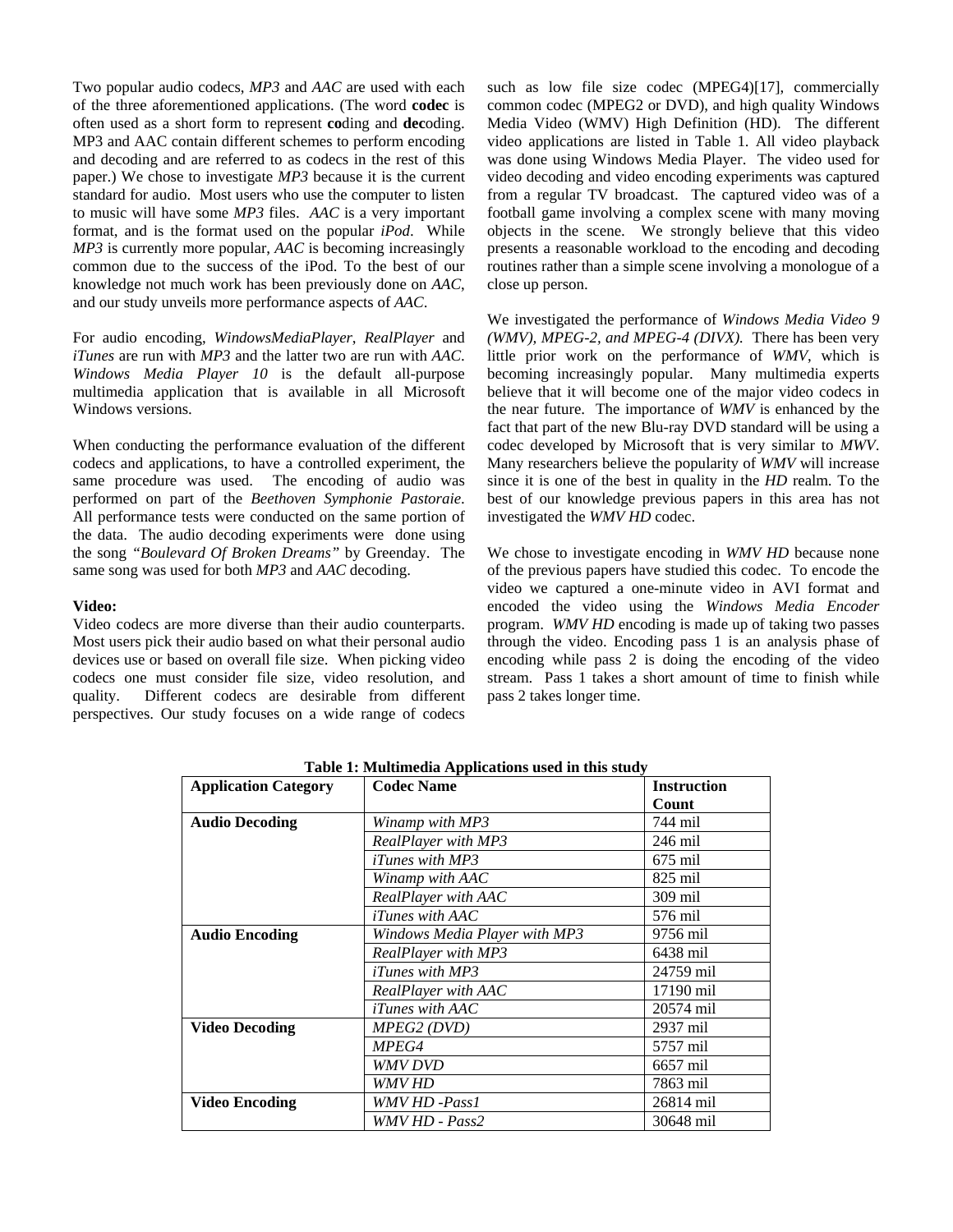The same audio file was used to encode into MP3 and AAC and the same video was used for the video applications. The instruction counts of *Realplayer* and *Winamp* are different due to differences in the algorithms, formats, buffer lengths, etc.

# **3. Description of the Pentium 4 microarchitecture:**

The measurements in this paper were conducted on an Intel Pentium 4 fabricated at 90nm technology [1]. In x86 architectures since mid 90s, the native x86 instructions are first broken down into microoperations or *uops* of RISC nature. The Pentium 4 processor is capable of executing up to six *uops* per cycle. An overview of the Pentium 4 microarchitecture is shown in Figure 1.



*Figure 1: Block Diagram of the Pentium 4 Processor* 

The Pentium 4 microarchitecture uses an advanced instruction cache called the Execution Trace Cache. The trace cache is able to deliver up to three *uops* per clock cycle to the out of order execution core [1]. The out-of-order execution core contains several integer ALUs, Address Generation Units, Floating point and Media processing units (MMX, SSE, SSE2, SSE3) and memory queues. The out of ordering logic considers a large window of *uops*, in order to find several independent *uops* that are ready to execute. The out of order core can contain up to 126 *uops*, of which, 48 can be *load* operations and 32 can be *store* operations. The ALUs are "double-pumped" i.e. they can take an instruction every half clock cycle. The *uops* are reordered to execute them as fast as possible, results are held in buffers and the instructions retire (commit) later in program order guaranteeing the correctness of the program. The architecture includes a 16K L1 data cache and a1MB L2 cache.

The trace cache provides several advantages to the processor. It stores decoded instructions in the form of microoperations (or *uops*) rather than in the form of native x86 instructions as in a conventional instruction cache. Storing *uops* instead of original instructions allows the complicated instruction decoding logic to be removed from the main execution loop [1]. Instructions are fetched and decoded and the decoded instructions are stored into a Trace Cache, which can then be accessed repeatedly just like a conventional instruction cache.

During instruction fetch, conventional instruction caches typically provide instructions up to the next branch, but no instructions from the path after a taken branch. If the first instruction in a cache line is a branch, only a single useful instruction is obtained by the fetch. Conventional instruction caches also often add a clock cycle delay to get to the target of the taken branch due to the latency of the branch predictor and then accessing the new location in the instruction cache. The trace cache avoids both these instruction delivery delays [1]. The trace cache takes *uops* from the instruction decoder and assembles them into traces, which represent the sequences of instructions encountered during execution. These traces go beyond branches and can include a taken branch and its target instruction even if the two are thousands of bytes apart in the static code. As Figure 1 indicates the trace cache utilizes a Trace Cache Branch Target Buffer in its operation, in addition to the BTB used by the instruction fetcher. The trace cache on the Pentium 4 holds up to 12K *uops*. When an instruction fetch misses in the trace cache, the instruction is fetched from the unified second level (L2) cache.

#### **3.1 Performance Metrics**

The Intel Pentium 4 processor, as is evident from the description of the architecture, has many advanced microarchitecture features to allow issue and execution of several instructions every cycle. This paper examines the effectiveness of these micro-architectural features, in the context of the considered media applications. The following features are examined in this study: MMX/SSE instruction usage, cache performance, branch prediction performance, and trace cache performance.

The processor supports several instruction set extensions to support multimedia applications: MMX, SSE, SSE2, and SSE3 SIMD extensions. One of our objectives in this research is to determine whether modern audio and video applications utilize these instructions. Our experimental set up measured the usage of MMX and SSE instructions in the studied applications.

The architecture includes a 16K L1 data cache, a trace cache that can hold 12K *uops*, and a 1MB unified L2 cache. It is important to know how effective the various caches are. As mentioned in the architecture description, two BTBs are used by the architecture: one as in any conventional processor and the other one for the trace cache. Branch mispredictions are expensive from the perspective of performance, and it is important to know the effectiveness of the branch prediction and the trace cache's ability to deliver traces in response to fetch requests.

#### **3.2 Performance Monitoring Tools**

All modern high performance microprocessors contain onchip performance monitoring counters that can be measured to learn about the execution characteristics of real world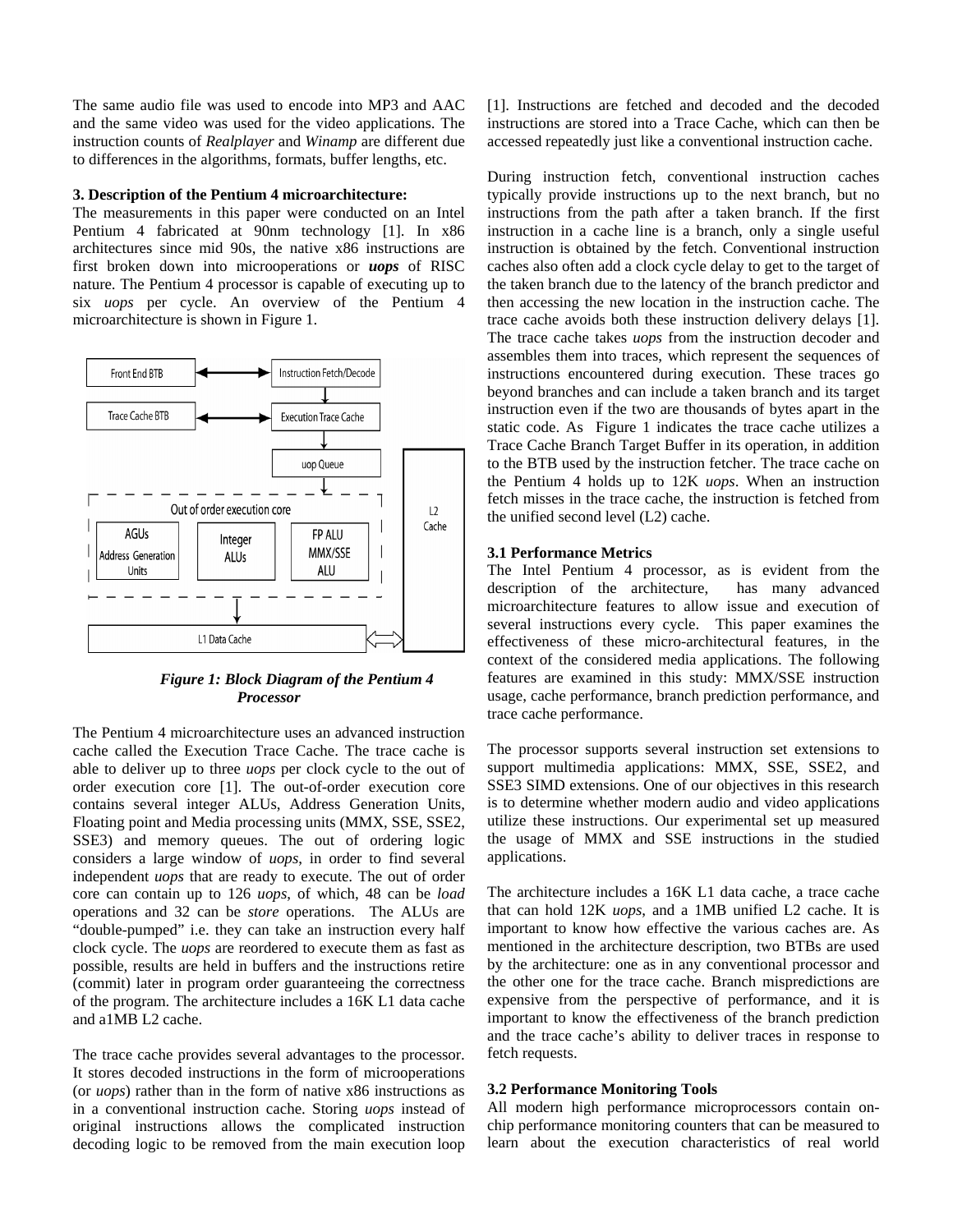applications on actual platforms. The Pentium 4 also provides a variety of performance counters. We used Intel's *Vtune* program to access the hardware performance counters in the Pentium 4. The counters we measured are listed in Table 2.

| experiment                  |                                           |  |  |
|-----------------------------|-------------------------------------------|--|--|
| <b>Performance Metric</b>   | <b>VTune Capture Event</b>                |  |  |
| <b>Execution Time</b>       | <b>Clock Ticks</b>                        |  |  |
| (cycles)                    |                                           |  |  |
| Non Halt Clock Ticks        | <b>Non Halt Clock Ticks</b>               |  |  |
| <b>MMX</b> Instructions     | 128bit MMX Instruction Retire             |  |  |
|                             | & 64bit MMX Instructions                  |  |  |
|                             | Retire                                    |  |  |
| <b>SSE</b> Instructions     | Scalar-Single Precision                   |  |  |
|                             | <b>Streaming SIMD Instructions</b>        |  |  |
|                             | Retired & Scalar-Double                   |  |  |
|                             | Precision Streaming SIMD                  |  |  |
|                             | <b>Instructions Retired</b>               |  |  |
| Mispredictions              | <b>Mispredict Branch Instructions</b>     |  |  |
|                             | Retired                                   |  |  |
| Memory Order Pipeline       | Memory Order Machine Clear                |  |  |
| <b>Stalls</b>               |                                           |  |  |
| Self-modifying code         | Self Modifying Code Clear                 |  |  |
| stalls                      |                                           |  |  |
| <b>Trace Cache Delivery</b> | Trace Cache Deliver Mode                  |  |  |
| Rate                        |                                           |  |  |
| Data Cache Misses           | 1 <sup>st</sup> Level Cache Load Miss     |  |  |
|                             | Retire & 2 <sup>nd</sup> Level Cache Load |  |  |
|                             | Miss Retire                               |  |  |
|                             |                                           |  |  |

**Table 2. Performance Counters measured in our experiment** 

We collected a total of 11 runs of the Vtune sampling collection to get all the counters to determine the performance of the application. Each sampling run was carried out for 10 seconds. We used the time frame of 10 seconds due to the speed of the audio encoding. The primary metrics that were computed from the counter measurements are Clock ticks per instruction (CPI), branch prediction rate, cache hit rate, trace cache delivery rate, percentage of MMX and SSE instructions, and the percentage of floating point instructions.

#### **4. Resul ts**

## **4.1 Clockticks Per Instruction (CPI)**

Clockticks per Instruction (CPI) is an indicator of overall performance and use of resources on the superscalar processor. Table 3 shows the breakdown of the CPI for all test cases that we investigated in both overall CPI and non-halted CPI. The non-halted CPI is the measurement of the number of instruction with respect to the number of clockticks where the CPU is actively executing (i.e. without counting the halted cycles). In Table 3 we also present the micro-operations *(uops)* per instruction, and the cycles taken per microoperation. It should be remembered that the Pentium 4 is capable of executing up to six *uops* in one clock cycle.

Our experimental results indicate that commercial audio and video applications take between 1.4 and 3.5 cycles (per instruction) to execute. The applications have 1.29 to 1.7 *uops* per instruction. Many of the SPEC programs have CPIs, which were similar to that of the media programs, however the two floating point benchmarks (*art* and *equake*) had higher CPI than the media benchmarks. The SPEC programs were seen to be diverse in that their CPI, ranged from 1.16 to 8.54, whereas the CPIs of the media applications only ranged from 1.4 to 3.55. The benchmark program *mcf* had very high cache miss rates, and the *equake* program had poor trace cache delivery rate. Overall the SPEC2000 benchmarks and the multimedia applications have similar *uops* per instruction; this observation helps us to conclude that similar instructions were being used in both types of applications.

## **4.2 Branch Prediction rate:**

One of the main differences among the applications used in this study is their branch prediction rate. Table 4 shows the prediction rates for the different codecs and SPEC programs. Fig 2 presents the correlation between branch mispredictions per instruction and CPI of multimedia and SPEC programs. The 31 programs are listed on the x-axis in the order they are in the various tables. The first 18 programs are the media programs that are used in this study and the rest are the SPEC programs that we used for comparison purposes. The CPI is in cycles and the branch misprediction is expressed as mispredictions per 1000 instructions.

When compared to the SPEC2000 applications, the variability in branch misprediction rates is higher in SPEC programs than the media applications. The misprediction rates and CPI appear to be much correlated for the media programs, while there is no such serious correlation in the SPEC benchmark programs. As we analyze other performance metrics in the upcoming sections of this paper, it will become clear that other factors such as cache miss rates impact CPI more strongly than branch misprediction in the SPEC programs. We also note that the video and audio encoding have lower percentage of branches than the SPEC application. It is interesting to see that the media applications with fewer branches exhibit such strong correlation between CPI and mispredictions.

#### **4.3 Cache Performance**

Our study also investigated the cache hit rate for both  $1<sup>st</sup>$  level and 2nd level caches. Table 5 gives the hit rates for the caches. All of the multimedia applications that we investigated had good cache hit rates (93% or more), while some of the SPEC2000 benchmarks suffered from poor cache performance (only 57% hits). The sequential and structured streaming data in media applications does result in cache hits due to spatial locality. Some media applications also involve repeated use of the same constants/coefficients, which leads to temporal locality. The high temporal and spatial locality results in good cache hit rates. Some of the SPEC programs incur unusually high cache miss rates, eg: mcf and art. These are the programs that had very high CPIs in Table 3.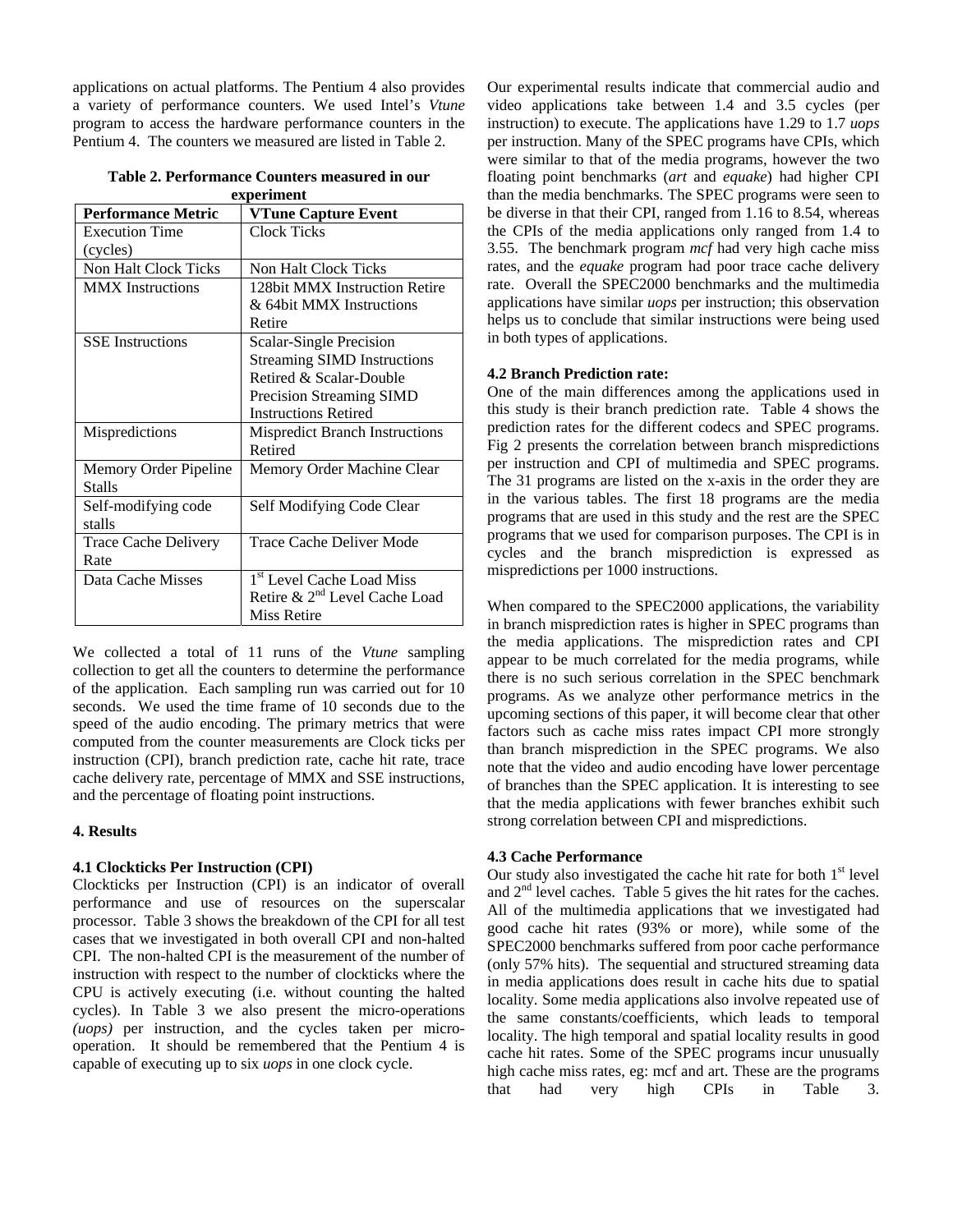| <b>Application</b>              | <br><b>Codec Name</b>            | <b>CPI</b> | Non-halted | uops per | <b>Cycle per</b> |
|---------------------------------|----------------------------------|------------|------------|----------|------------------|
| Category                        |                                  |            | <b>CPI</b> | Ins.     | uop              |
| <b>Audio</b>                    | Winamp with MP3                  | 3.11       | 3.03       | 1.71     | 1.82             |
| <b>Decoding</b>                 | RealPlayer with MP3              | 3.55       | 3.04       | 1.54     | 2.30             |
|                                 | <i>iTunes with MP3</i>           | 1.85       | 1.81       | 1.54     | 1.20             |
|                                 | Winamp with AAC                  | 2.43       | 2.40       | 1.38     | 1.76             |
|                                 | RealPlayer with AAC              | 2.82       | 2.61       | 1.57     | 1.80             |
|                                 | iTunes with AAC                  | 1.98       | 1.91       | 1.61     | 1.23             |
| <b>Audio</b><br><b>Encoding</b> | Windows Media Player with<br>MP3 | 1.66       | 1.65       | 1.49     | 1.12             |
|                                 | RealPlayer with MP3              | 2.02       | 2.00       | 1.38     | 1.47             |
|                                 | iTunes with MP3                  | 2.07       | 2.07       | 1.41     | 1.47             |
|                                 | RealPlayer with AAC              | 1.71       | 1.71       | 1.38     | 1.24             |
|                                 | iTunes with AAC                  | 1.40       | 1.40       | 1.30     | 1.08             |
| <b>Video</b>                    | MPEG2 (DVD)                      | 2.38       | 2.41       | 1.43     | 1.67             |
| <b>Decoding</b>                 | MPEG4                            | 2.59       | 2.58       | 1.37     | 1.89             |
|                                 | <b>WMV DVD</b>                   | 1.96       | 1.96       | 1.28     | 1.53             |
|                                 | <b>WMV HD</b>                    | 2.14       | 2.14       | 1.31     | 1.64             |
| $\overline{\text{Video}}$       | WMV HD -Pass1                    | 2.08       | 2.08       | 1.31     | 1.59             |
| <b>Encoding</b>                 | $WMVHD-Pass2$                    | 1.82       | 1.83       | 1.29     | 1.42             |
| <b>SPEC2000</b>                 | $\csc$                           | 1.81       | 1.80       | 1.72     | 1.05             |
|                                 | gzip                             | 1.52       | 1.52       | 1.35     | 1.13             |
|                                 | mcf                              | 8.54       | 8.50       | 1.29     | 6.60             |
|                                 | vortex                           | 1.32       | 1.31       | 1.60     | 0.82             |
|                                 | vpr                              | 3.17       | 3.15       | 1.46     | 2.17             |
|                                 | art                              | 4.73       | 4.70       | 1.32     | 3.57             |
|                                 | equake                           | 8.31       | 8.26       | 2.48     | 3.35             |
|                                 | parser                           | 1.86       | 1.85       | 1.52     | 1.22             |
|                                 | crafty                           | 1.81       | 1.80       | 1.31     | 1.38             |
|                                 | eon                              | 2.53       | 2.53       | 2.11     | 1.20             |
|                                 | gap                              | 1.40       | 1.40       | 1.53     | 0.92             |
|                                 | perlbmk                          | 1.16       | 1.16       | 1.48     | 0.79             |
|                                 | bzip2                            | 2.06       | 2.05       | 1.42     | 1.44             |
|                                 | twolf                            | 3.36       | 3.35       | 1.56     | 2.15             |

**Table 3: CPI of Applications used in this study** 

#### **4.4 Trace Cache Performance**

Trace cache performance is indicative of instruction fetch performance. In order to measure the trace cache delivery rate, we used the Intel's VTune Trace Cache Delivery Rate ratio. The ratio is *TraceCacheDeliverMode \* 100/Clockticks*, where a lower number means the trace cache is able to deliver microops to the execution units only in fewer clock ticks. Table 6 gives the trace cache delivery rate.

The trace cache delivery rates of many SPEC programs are as high as 98%, whereas the multimedia programs did not exhibit trace cache delivery rates higher than 91%. *Equake* and *crafty* among the SPEC programs exhibit very low trace cache delivery rates. As in other metrics, the SPEC programs look more versatile than the media programs in the large range of the metrics.

# **5. Conclusion**

We have moved into an era where multimedia is a dominant computer workload. In this case study, we investigated the performance of audio and video applications, while decoding and encoding with the most common commercial encoding/decoding software. We used several real commercial applications from audio and video fields and compared them with the popular SPEC CPU benchmarks.

Our comparison of media programs with the SPEC benchmarks illustrated that the SPEC programs are very diverse. The range of metrics observed by the media applications was smaller than the range for the SPEC programs. The SPEC suite does have some programs with very high and very low CPIs.

# **References:**

[1]. D. Boggs, A. Baktha, J. Hawkins, J. Miller, P. Roussel, R. Singhal, B. S. Venkatraman, "The Microarchitecture of the Intel Pentium 4 Processor on 90nm Technology," Intel Technology Journal, Vol 8, Issue 1, 2004.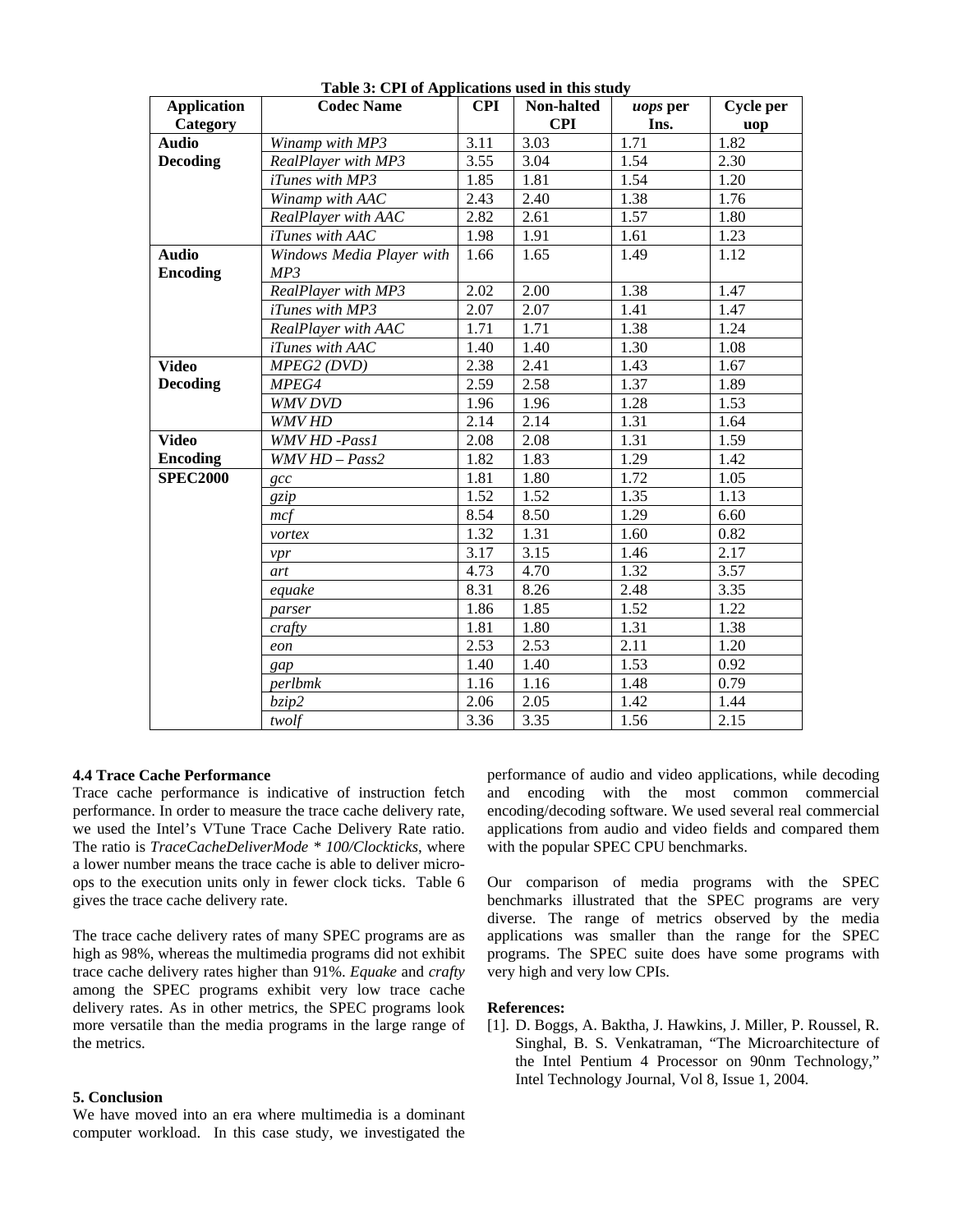| <b>Application</b>              | <b>Codec Name</b>                | $\frac{0}{0}$   | <b>Prediction</b> | <b>Mispred</b> per | <b>CPI</b> |
|---------------------------------|----------------------------------|-----------------|-------------------|--------------------|------------|
| Category                        |                                  | <b>Branches</b> | rate              | instrn             |            |
| <b>Audio</b>                    | Winamp with MP3                  | 12.8            | 94.92             | 0.0065             | 3.11       |
| <b>Decoding</b>                 | RealPlayer with MP3              | 9.41            | 91.50             | 0.0080             | 3.55       |
|                                 | iTunes with MP3                  | 11.76           | 97.84             | 0.0025             | 1.85       |
|                                 | Winamp with AAC                  | 16.85           | 96.88             | 0.0053             | 2.43       |
|                                 | RealPlayer with AAC              | 13.02           | 95.36             | 0.0060             | 2.82       |
|                                 | iTunes with AAC                  | 12.81           | 98.16             | 0.0024             | 1.98       |
| <b>Audio</b><br><b>Encoding</b> | Windows Media Player<br>with MP3 | 9.08            | 96.96             | 0.0028             | 1.66       |
|                                 | RealPlayer with MP3              | 10.42           | 95.86             | 0.0043             | 2.02       |
|                                 | <i>iTunes with MP3</i>           | 0.53            | 94.87             | 0.0055             | 2.07       |
|                                 | RealPlayer with AAC              | 7.74            | 94.52             | 0.0043             | 1.71       |
|                                 | iTunes with AAC                  | 7.68            | 95.36             | 0.0035             | 1.40       |
| <b>Video</b>                    | MPEG2 (DVD)                      | 8.91            | 92.93             | 0.0063             | 2.38       |
| <b>Decoding</b>                 | MPEG4                            | 8.28            | 96.76             | 0.0027             | 2.59       |
|                                 | <b>WMV DVD</b>                   | 5.12            | 95.86             | 0.0021             | 1.96       |
|                                 | WMV HD                           | 9.89            | 96.30             | 0.0018             | 2.14       |
| <b>Video</b>                    | WMV HD -Pass1                    | 6.31            | 94.69             | 0.0033             | 2.08       |
| <b>Encoding</b>                 | WMV HD - Pass2                   | 9.28            | 95.46             | 0.0042             | 1.82       |
| <b>SPEC2000</b>                 | $\alpha$                         | 21.84           | 96.91             | 0.0067             | 1.81       |
|                                 | gzip                             | 19.10           | 94.89             | 0.0097             | 1.52       |
|                                 | mcf                              | 24.25           | 95.78             | 0.0102             | 8.54       |
|                                 | vortex                           | 21.22           | 99.75             | 0.0005             | 1.32       |
|                                 | vpr                              | 16.57           | 92.86             | 0.0118             | 3.17       |
|                                 | art                              | 14.21           | 99.21             | 0.0011             | 4.73       |
|                                 | equake                           | 11.00           | 98.21             | 0.0020             | 8.31       |
|                                 | parser                           | 20.80           | 96.65             | 0.0074             | 1.86       |
|                                 | crafty                           | 15.76           | 94.20             | 0.0091             | 1.81       |
|                                 | eon                              | 13.45           | 97.12             | 0.0039             | 2.53       |
|                                 | gap                              | 17.51           | 98.57             | 0.0025             | 1.40       |
|                                 | perlbmk                          | 21.18           | 98.56             | 0.0031             | 1.16       |
|                                 | bzip2                            | 14.83           | 94.35             | 0.0084             | 2.06       |
|                                 | twolf                            | 16.48           | 88.39             | 0.0019             | 3.36       |

**Table 4: Branch prediction rates of Applications used in this study** 

- [2].D. Bhandarkar and J. Ding, "Performance Characterization of the Pentium Pro Processor", Proceedings of the 3<sup>rd</sup> High Performance Computer Architecture Symposium, pp. 288-297, 1997
- [3]. R. Bhargava, L. John, B. L. Evans, R. Radhakrishnan, Evaluating MMX Technology Using DSP and Multimedia Applications, In *Proceedings of the IEEE Symposium on Microarchitecture*, pp. 37-46, November, 1998
- [4]. Y. Chen, M. Holliman, E. Debes, S. Zheltov, A. Knyazev, S. Bratanov, R. Belenov, and I. Santos, "Media Applications on Hyper-Threading Technology," Intel Technology Journal, Q1, Vol. 6, No. 1, pp 1-11, 2002.
- [5]. J. Fritts, W. Wolf and B. Liu,``Understanding multimedia application characteristics for designing programmable media processors", Proceedings of SPIE, vol. 3655, pp. 2- 13, Jan 1999
- [6]. M. R. Guthaus, J. S. Ringenberg, D. Ernst, T. M. Austin, T. Mudge and R. B. Brown, ``MiBench: A free, commercially representative embedded benchmark suite,'' In proceedings of the 4th annual IEEE international workshop on workload characterization, pp. 3-14, Dec. 2001
- [8]. C. Lee, M. Potkonjak, and W. H. Mangione-Smith, ``MediaBench: A tool for evaluating and synthesizing multimedia and communication systems,'' in Proceedings of the 30th Annual International Symposium on Microarchitecture, pp. 330-335, Dec. 1997
- [9].Y. Luo, J. Rubio, L. John, P. Seshadri and A. Mericas, Benchmarking Internet Servers on Superscalar Machines, *IEEE Computer*, February 2003, pp. 34-40.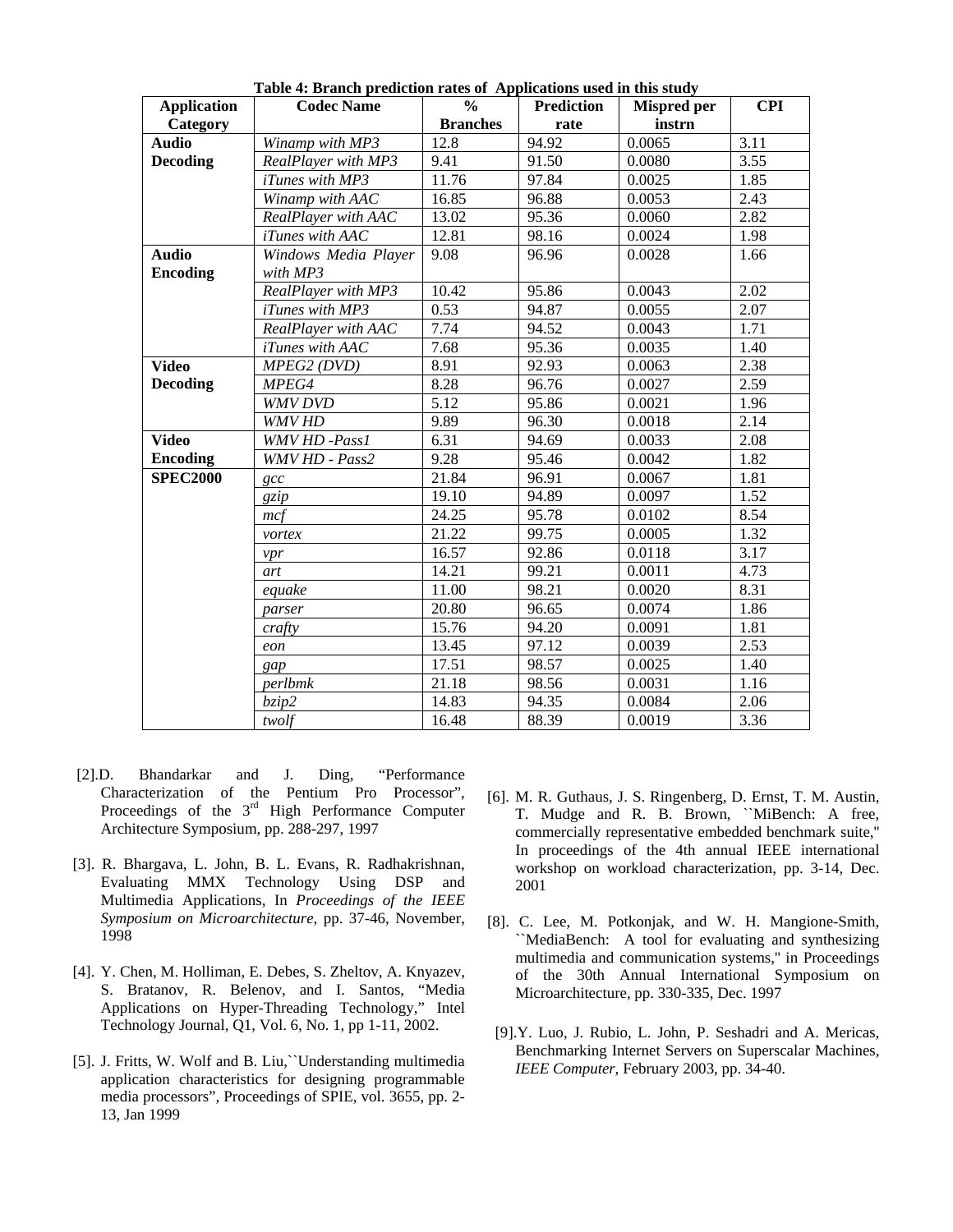

*Fig 2. Branch mispredictions and CPI for 32 programs* 

*(Y-axis is CPI in cycles or branch mispredictions for 1000 instructions. X-axis indicates the benchmarks. 1-18 are media, 19-32 are SPEC CPU2000)*

| <b>Application</b>    | Tubic of Duth Cuche the futes of repphendions used in this study<br><b>Codec Name</b> | L1 Hit rate | L <sub>2</sub> Hit | <b>CPI</b> |
|-----------------------|---------------------------------------------------------------------------------------|-------------|--------------------|------------|
| Category              |                                                                                       |             | rate               |            |
| <b>Audio Decoding</b> | Winamp with MP3                                                                       | 93.79       | 99.85              | 3.11       |
|                       | RealPlayer with MP3                                                                   | 96.45       | 99.93              | 3.55       |
|                       | <i>iTunes with MP3</i>                                                                | 97.68       | 99.94              | 1.85       |
|                       | Winamp with AAC                                                                       | 95.20       | 99.82              | 2.43       |
|                       | RealPlayer with AAC                                                                   | 94.58       | 99.88              | 2.82       |
|                       | <i>iTunes with AAC</i>                                                                | 96.95       | 99.94              | 1.98       |
| <b>Audio Encoding</b> | Windows Media Player with MP3                                                         | 99.05       | 99.99              | 1.66       |
|                       | RealPlayer with MP3                                                                   | 98.35       | 99.91              | 2.02       |
|                       | <i>iTunes with MP3</i>                                                                | 98.33       | 99.95              | 2.07       |
|                       | RealPlayer with AAC                                                                   | 97.29       | 99.97              | 1.71       |
|                       | iTunes with AAC                                                                       | 95.15       | 99.94              | 1.40       |
| <b>Video Decoding</b> | MPEG2 (DVD)                                                                           | 93.07       | 99.80              | 2.38       |
|                       | MPEG4                                                                                 | 95.61       | 99.94              | 2.59       |
|                       | WMV DVD                                                                               | 95.63       | 99.81              | 1.96       |
|                       | WMV HD                                                                                | 95.63       | 99.84              | 2.14       |
| <b>Video Encoding</b> | <b>WMV HD -Pass1</b>                                                                  | 96.97       | 99.87              | 2.08       |
|                       | WMV HD - Pass2                                                                        | 97.97       | 99.95              | 1.82       |
| <b>SPEC2000</b>       | $\csc$                                                                                | 88.82       | 99.54              | 1.81       |
|                       | gzip                                                                                  | 84.13       | 99.84              | 1.52       |
|                       | mcf                                                                                   | 57.02       | 86.16              | 8.54       |
|                       | vortex                                                                                | 97.27       | 99.73              | 1.32       |
|                       | vpr                                                                                   | 91.42       | 98.76              | 3.17       |
|                       | art                                                                                   | 78.36       | 87.76              | 4.73       |
|                       | equake                                                                                | 86.07       | 98.93              | 8.31       |
|                       | parser                                                                                | 93.44       | 99.77              | 1.86       |
|                       | crafty                                                                                | 93.98       | 99.94              | 1.81       |
|                       | eon                                                                                   | 98.56       | 99.99              | 2.53       |
|                       | gap                                                                                   | 97.17       | 99.89              | 1.40       |
|                       | perlbmk                                                                               | 97.67       | 99.89              | 1.16       |
|                       | bzip2                                                                                 | 96.20       | 99.55              | 2.06       |
|                       | twolf                                                                                 | 86.94       | 98.20              | 3.36       |

**Table 5: Data Cache Hit rates of Applications used in this study**